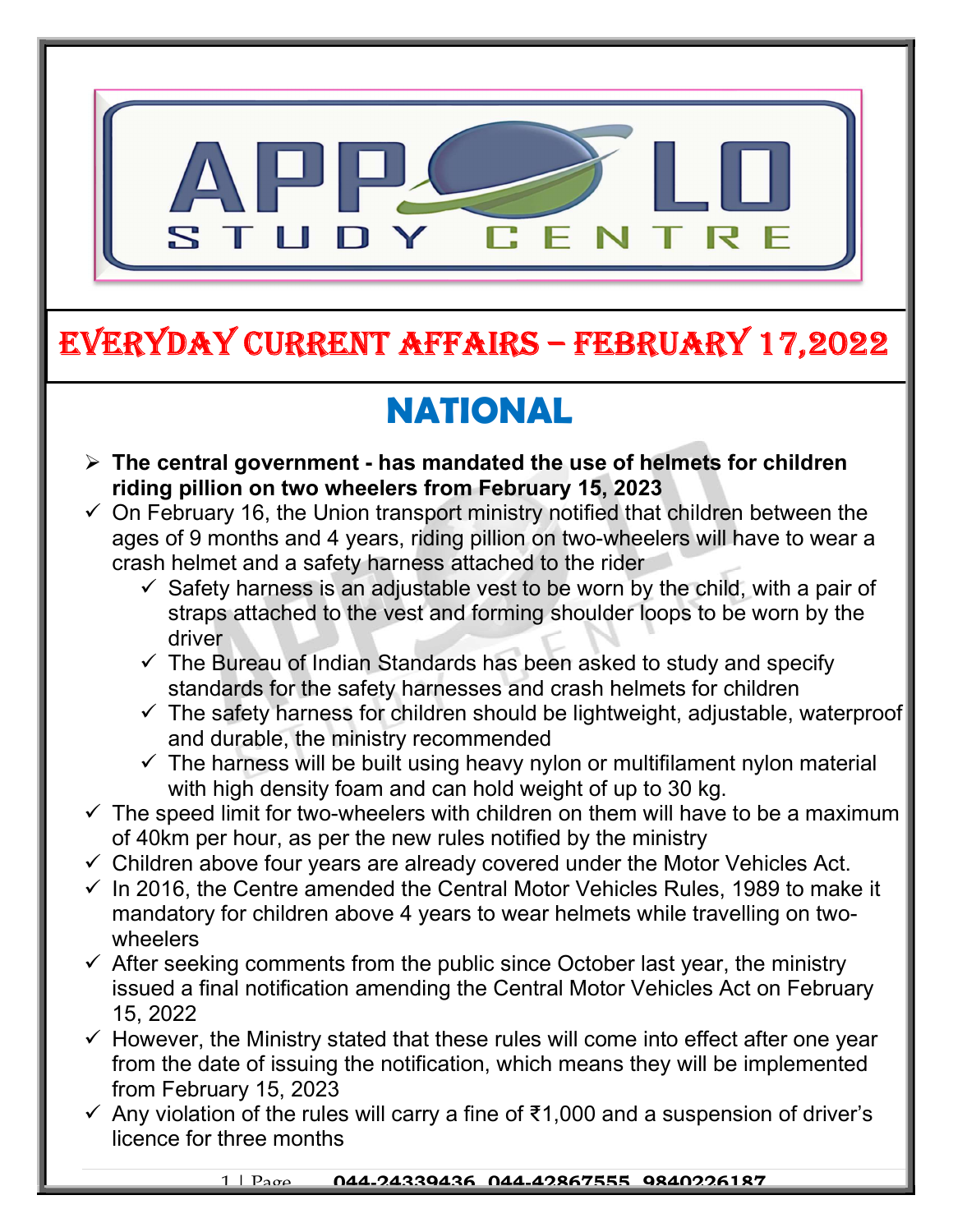## PERSONALITIES

- $\triangleright$  A US woman is said to have become the third person in the world, and first woman, to be cured of HIV after undergoing stem-cell transplant
- $\checkmark$  The woman, a leukaemia patient, received a stem cell transplant from another person with natural resistance to the Aids-causing virus
- $\checkmark$  The transplant happened as part of her ongoing cancer treatment.
- $\checkmark$  In the case of the woman, an umbilical cord blood transplant was done which went in her favour
- $\checkmark$  According to the researchers, the woman has had no detectable levels of HIV for 14 months despite cessation of antiretroviral therapy (ART).
- $\checkmark$  The potential of stem cell transplants was demonstrated in 2007 when Timothy Ray Brown became the first person to be "cured" of HIV
- $\checkmark$  Since then, the feat has been repeated only twice with Adam Castillejo, and now the New York patient
- $\checkmark$  Stem cells have the unique ability to develop into specialised cell types in the body.



 $\triangleright$  Ministry of Defence – to host the 12th edition of biennial defence exhibition Def Expo 2022 from 10th to 13th March 2022 at Gandhinagar, Gujarat



- $\checkmark$  More than 900 defence firms and 55 countries have confirmed their participation in Asia's largest defence exhibition, DefExpo 2022
- $\checkmark$  The focus of India's flagship defence exhibition is on projecting the country as an emerging defence manufacturing hub
- $\checkmark$  Theme for Defexpo 2022 is "India-The Emerging Defence Manufacturing Hub".
- $\checkmark$  In the run up to the Defexpo, a series of 8 webinars are being conducted between January 20, 2022 and February 24, 2022 with participation from leading personalities and eminent speakers
- $\checkmark$  A 1,000-drone display is expected to be one of the highlights of the exhibition
- $\checkmark$  This will be the second time such a show is being organised in the country.
- $\checkmark$  It was first organised at the Beating Retreat in Delhi on January 29.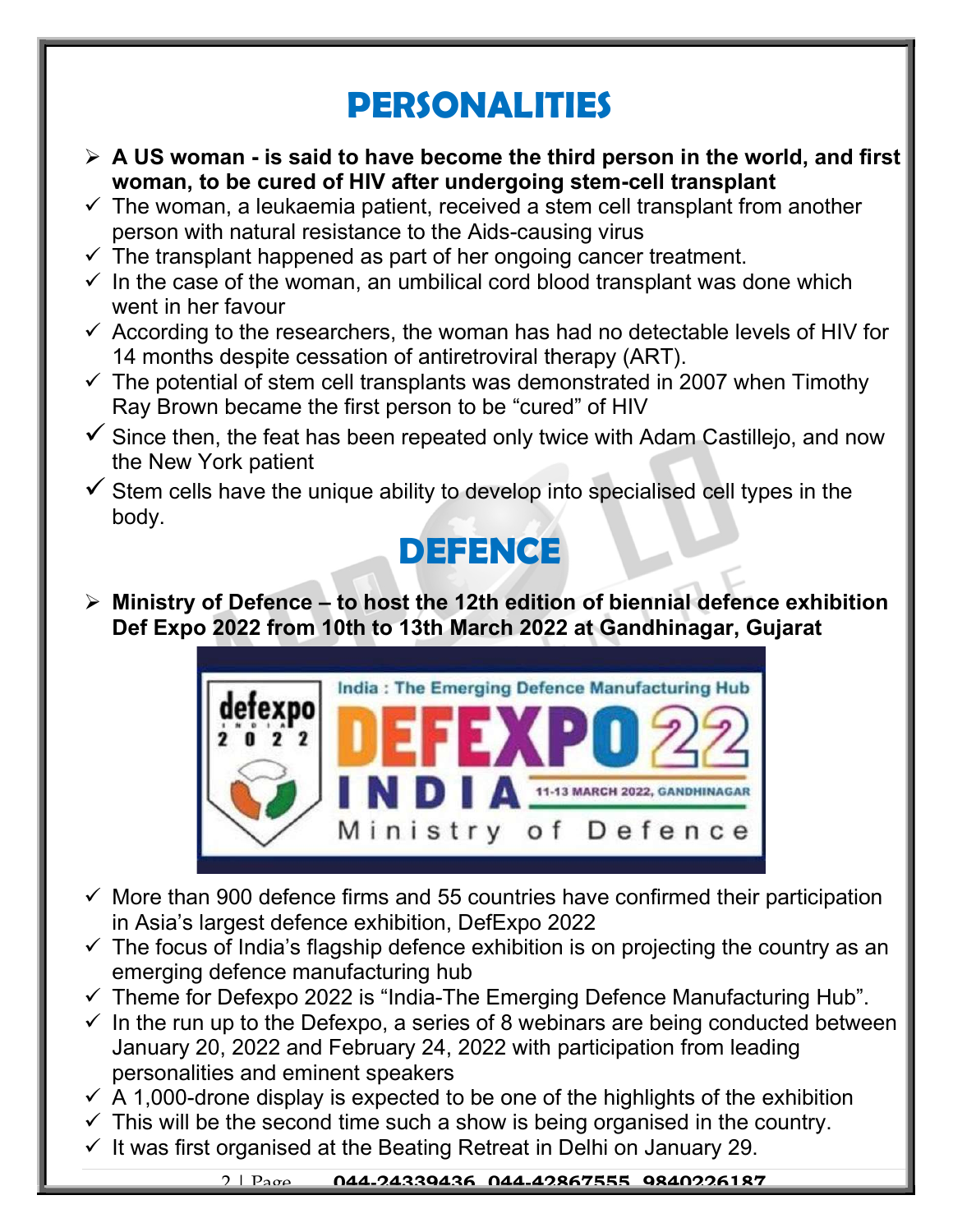- $\checkmark$  The drone show will be organised by Botlab Dynamics, a start-up supported by the Indian Institute of Technology, Delhi and the department of science and technology (DST).
- $\checkmark$  Only the US, Russia and China have the capability to conduct a show with 1,000 drones
- $\checkmark$  The US pavilion will be the largest among the global participants, while Indian firms that have taken maximum space are the Adani and Tata groups
- $\checkmark$  Along with the DefExpo, the second India-Africa Defence Dialogue will also be held.
- $\checkmark$  For the dialogue this year, invites have been extended to 52 countries.
- $\checkmark$  DefExpo was traditionally held in Delhi until 2014 after which it has seen new venues --- Goa (2016), Chennai (2018) and Lucknow (2020).
- $\checkmark$  Around 200 Memorandum of Undertakings (MoUs) were signed between various manufacturers during the Lucknow edition of the Defence Expo in 2020

## APPOINTMENTS

 $\triangleright$  Former Navy vice chief G Ashok Kumar - has been appointed as the first National Maritime Security Coordinator (NMSC) in the National Security Council Secretariat



- $\checkmark$  G Ashok Kumar was commissioned into the executive branch of the Indian Navy on July 1, 1982.
- $\checkmark$  The national maritime security coordinator is mandated to ensure cohesion among various key stakeholders with an overall objective to strengthen the country's maritime security.
- $\checkmark$  The NMSC works in coordination with the National Security Council Secretariat headed by NSA Ajit Doval.
- $\checkmark$  The NMSC is tasked to coordinate among the Indian Navy, the Coast Guard, security agencies involved in coastal and maritime security and 13 coastal states and Union Territories.